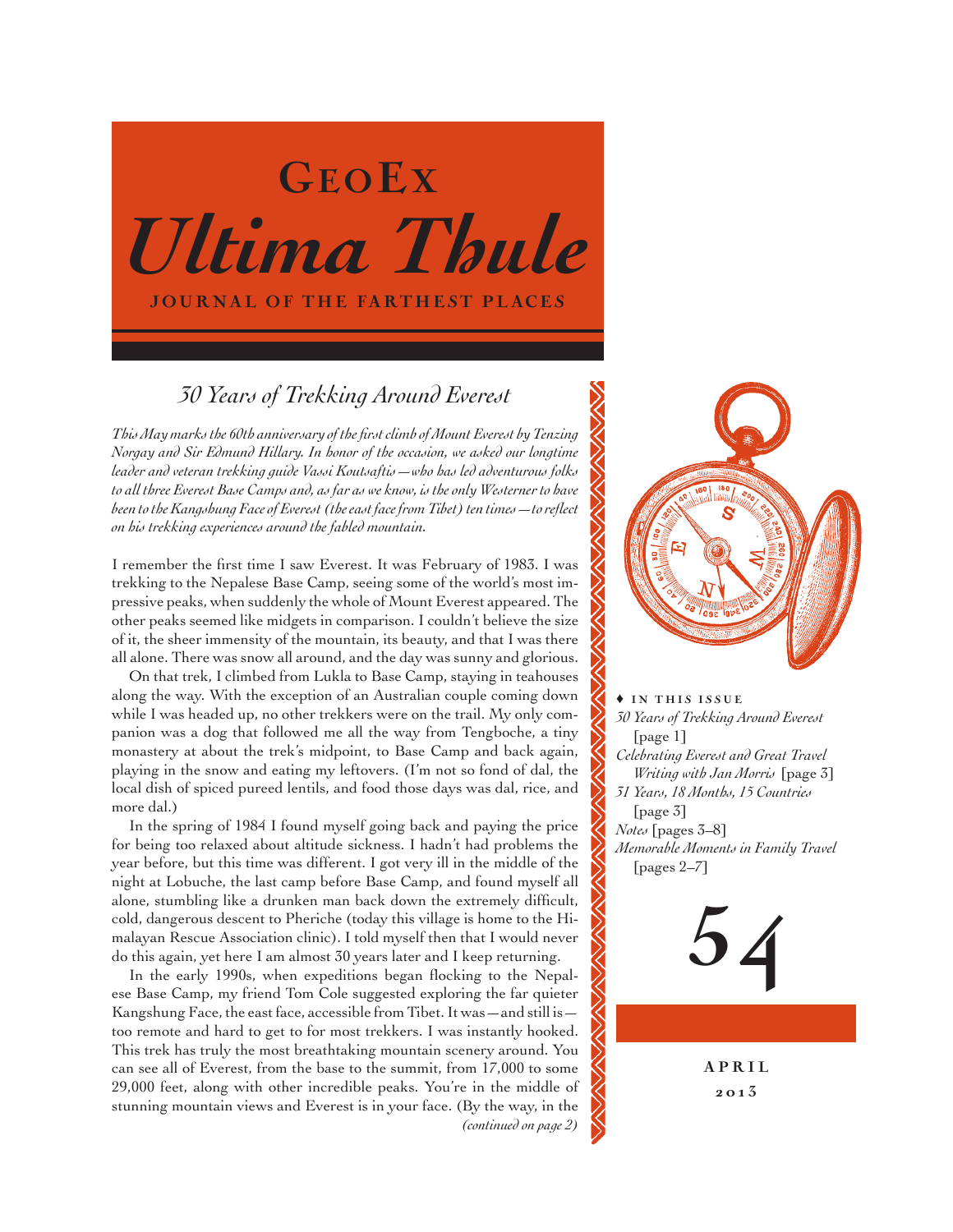### *(continued from page 1)*

category of breathtaking mountain scenery, Snow Lake and Baltoro in Pakistan take a close second.)

I've now led the Kangshung trek ten times and still want to go back. I remember not just the landscapes but also the wonderful people I've taken there. They've become friends. You share a lot while you're on a trek. You realize what's important in life and learn a great deal about yourself. You see the purest of night skies. One night a group of us sat out counting satellites and shooting stars. There are funny memories, too, like the night we woke to see our toilet tent—still fully assembled—running down the hill. Two villagers had just picked it up and run away in the moonlight.



Over the decades, trekking around Mount Everest has become a little more comfortable. Rather than looking forward to the end-of-the-journey shower (three or four weeks later), today's expeditions often have water to wash with during the trek. And it's not just dal and rice anymore. In fact, if you want dal and rice, you have to ask for it, and the cook usually gives you a skeptical look. Salad, pasta, pizza, and, believe it or not, sushi with wasabi and soy sauce are on trek menus. Though it's nice not to have to face dal and rice for every meal, old-timers like me can't help feeling a little nostalgic for simpler times on the mountain.

That said, trails are cleaner today than when I started trekking. People are more conscious about garbage and plastic: they're either burned or carried out. Food used to be prepared over a wood fire; now the cooks use gas canisters. Expeditions have to pay a cleanup fee, and the requirement to pack litter out is not only better for the environment, it also means there's more work for porters and Sherpas. The porters, who used to be in the snow and ice with just flip-flops and whatever they could scrounge to keep warm, now are at least supplied with basic shoes and cold-weather gear.

Technology has also altered the trekking experience. Nowadays your cell phone will probably work on the North Face of Everest (the Rongbuk) in Tibet. And at the Nepalese Base Camp, there's a makeshift internet café—the connection speed is nothing to write home about, but imagine sending an e-mail from an Everest Base Camp! Today trekkers and climbers can make live broadcasts, perhaps offering the folks on the couch at home a taste of climbing Mount Everest. But nothing will ever replace the real trek and the exhilaration that comes with overcoming tiredness, biting cold, and altitude sickness to see the sun rise and paint Mount Everest in gold—the feeling of total freedom.

> *To learn more about GeoEx's spirit-lifting treks, please call us at 888-733-9019 or visit GeoEx.com/treks.*

MEMORABLE MOMENTS IN FAMILY TRAVEL *From rambunctious rickshaw rides through the Thamel District to messily devouring honey crêpes outside the Cave of the Seven Sleepers, we've created some of our most memorable (and often mirthful) travel moments with family. We asked the GeoEx staff to share their favorites.*

 $\triangle$  MEMORABLE MOMENTS IN FAMILY TRAVEL ONE Kirk Uhrlaub: *My family and I ascended from the sunny beaches near Kona, Hawaii, to the hills of Waimea for an adventure on horseback. The hotel concierge mentioned that it might rain, but what we got was an hour-long ride in one of the most outstanding downpours I've ever seen. We loved it, and realized at that moment that we'd arrived as a traveling family.* 

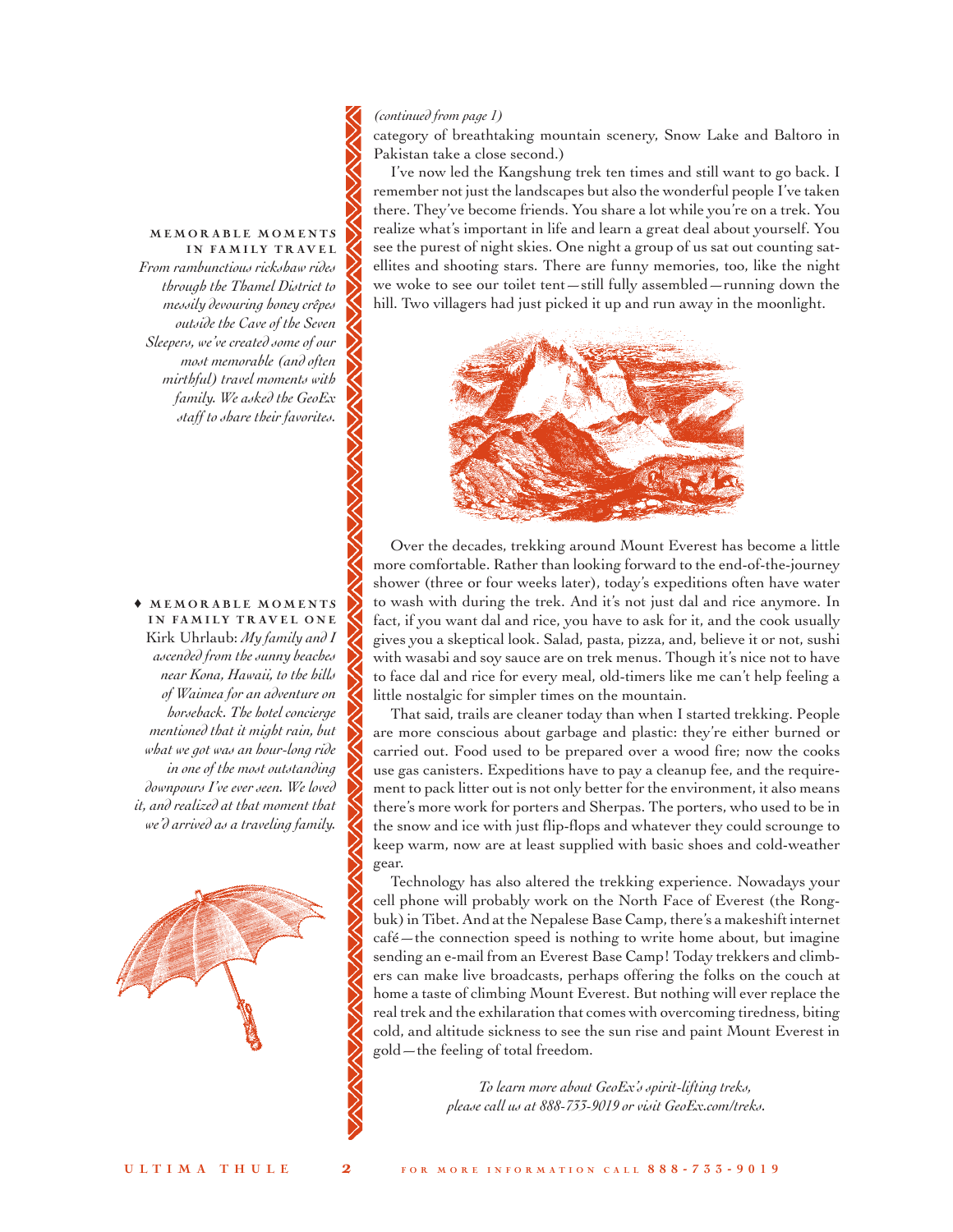# *Celebrating 60 Years of Everest and Great Travel Writing with Jan Morris*

Speaking of Mount Everest, GeoEx is pleased to be hosting an event featuring acclaimed author Jan Morris, who, as a correspondent for *The Times*, accompanied the first expedition to reach the summit on May 16, 1953. In conversation with her longtime friend (and our beloved blog editor) Don George, Jan will discuss the historic ascent 60 years ago, as well as some of her most memorable adventures and stories from more than a half century of thrilling exploration. We hope you'll join us in New York City on May 8. Proceeds from this evening affair benefit the American Himalayan Foundation. For more information and to purchase tickets, please visit GeoEx.com/ut.

## *31 Years, 18 Months, 15 Countries*

World travelers are often collectors of little-known facts, so we thought we'd share a couple from the GeoEx world. You probably already know that our travel maestros take enormous pleasure in tailor-making extraordinary Custom Trips for our guests. (We've been at it for 31 years and are rather proud of having choreographed some highly unusual adventures.) But how long would you guess our longest Custom Trip lasted? And how many countries would you imagine any one of our trips touched? Okay, so the headline gives it away: 18 months and 15 countries. All filled with special-access visits and personalized experiences. We're at the ready to handcraft your next adventure. For inspiration and starting points, we recommend that you peruse our favorite sample itineraries at GeoEx.com/featured-trips.

### *Notes*

### EXPLORING THE SILK ROAD

We at GeoEx are especially fond of using writer William Hazlitt's oftquoted line, "In traveling, we visit *names* as well as places," because we ourselves so strongly believe it. The Silk Road is one such name. Merely a mention of this fabled interlinking trading route—which stretches thousands of miles across, around, and throughout Europe and Asia and dips its long fingers into the lands of North and East Africa—sets even the most-well-traveled minds aflutter. Not just because of its legendary status, but also due to the incredible places and sights it connects: Moscow and its imperial grandeur . . . the daunting Karakum, one of the world's fiercest deserts . . . Urumchi, the most landlocked city on earth.

We've been lucky enough to be exploring this unparalleled network of commerce for decades and can assure you: it's every bit as spectacular as it sounds. But we also know that undertaking the Silk Road is no small feat, which is why we offer trips to suit all kinds of travelers. Our 20-day *Silk Road: A Journey Through Time* (September 7–26) travels across three countries—China, Kyrgyzstan, and Uzbekistan—delving deeply into the most famous Silk Road cities. As we go, we explore magnificent museums, *(continued on page 4)*



 $\triangle$  MEMORABLE MOMENTS IN FAMILY TRAVEL TWO Nicole Peelle: *My brother and I once spent a few weeks on a sheep ranch in southern Australia. At night we chased 'roos from the back of a truck and, when nature called, we ventured to the outside loo with a flashlight to look for poisonous snakes before sitting down. Needless to say, we also ate our life's worth of mutton and bonded not only as brother and sister, but as only two Yanks out of their element in the Aussie outback could.* 

### $\triangle$  MEMORABLE MOMENTS IN FAMILY TRAVEL THREE

Adam Vaught: *When my mother (after much prodding) came to visit me in Cambodia, I took her to my favorite local dive for dinner. I remember proudly watching her eat* boh boh*, a traditional soup made with, among other things, coagulated chicken blood. Naturally, it wasn't until after she finished that I told her the ingredients list.*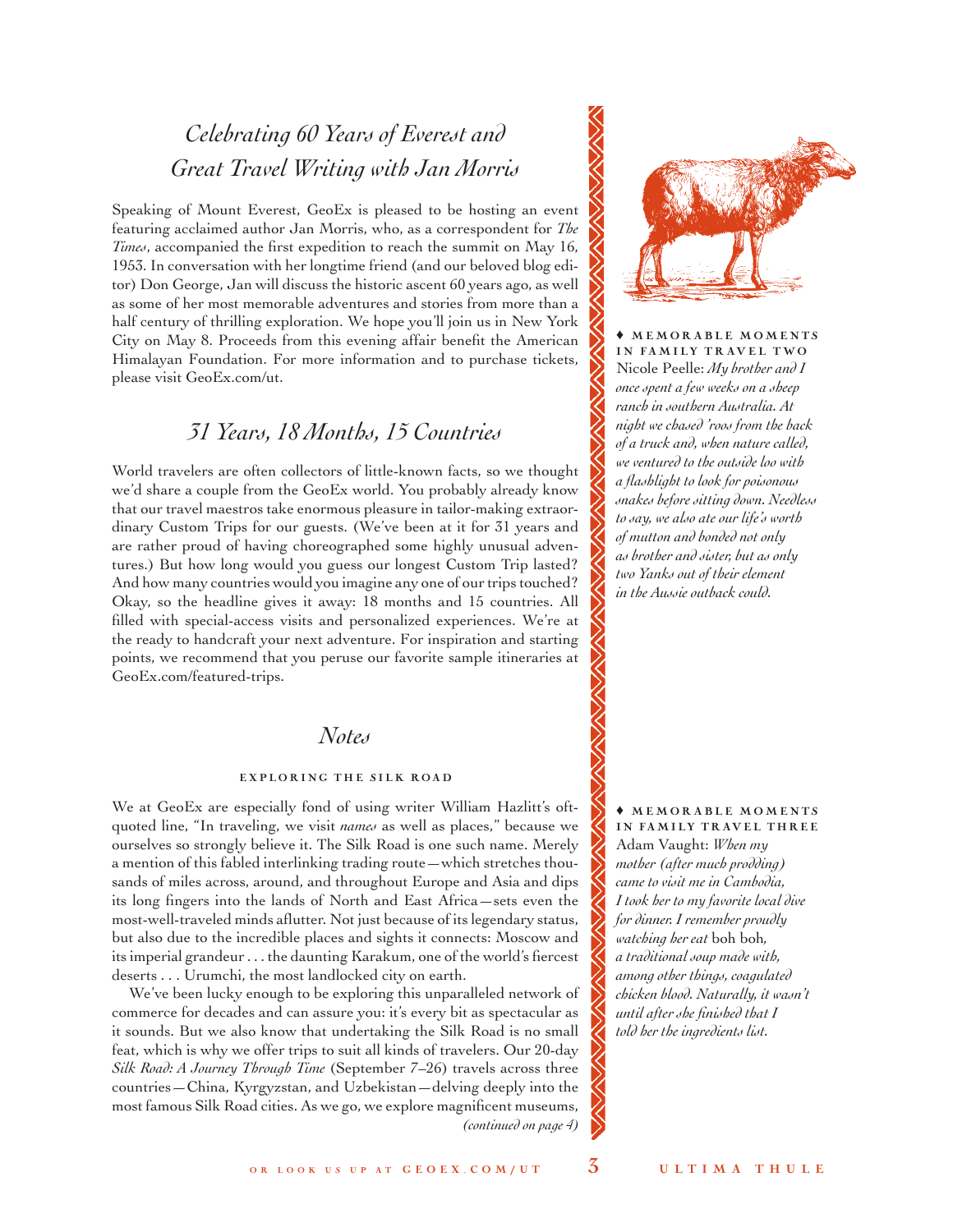### *(continued from page 3)*

shrines, grottoes, and markets. For those who consider comfort and ease just as important as unforgettable scenery, we offer our 21-day *Silk Road Aboard the Golden Eagle and Shangri-La Express* (departures in September and October—call for details) from Moscow to Beijing (as well as a 13-day abridged version that ends in Kazakhstan). Imagine rolling along through open fields and in sight of towering mountains en route to Dunhuang's Cave of a Thousand Buddhas and China's Great Wall without having to repack your bags: it's your very own hotel on wheels.



### TWO WAYS TO TACKLE ANTARCTICA

Vast ice sheets, towering bergs that jut into the sky like expertly chiseled sculptures, and a bevy of unusual wildlife whose playful antics offer a sharp contrast to the incredible stillness of their surroundings: Antarctica is a last great wilderness, a continent whose sheer beauty and remoteness are endlessly mind-blowing. Of course, traveling here isn't like planning a quick weekend getaway, so we're delighted to hear from our travelers that the expertly run cruises we arrange do the place justice. D. Hall, for example, recently returned saying, "We went in with high expectations, [and] the trip definitely met them.... The entire experience was special."

Our 10- to 22-day *Explorer's Antarctica* (offered November–February) sets forth aboard a comfortable, ice-strengthened ship from Ushuaia, Argentina (on South America's southernmost tip), complete with a highly skilled and exceedingly knowledgeable team of naturalists, historians, and geologists poised to offer insight into everything from the habits of native leopard seals to the effects of climate change. While crossing the formidable Drake Passage, we're treated to the soothing company of frolicking dolphins and diving albatrosses, soon emerging into a wondrous floating garden of pack ice and icebergs. Reaching our destination, we spend as much time as possible on the Antarctic Peninsula and the eye-popping South Shetlands, going ashore by inflatable Zodiac boats to hike, photograph, and even camp or ski.

Starting this year, we're also offering an entirely new way to explore the White Continent: *Antarctica Express: Fly and Cruise*. This 8- or 10-day tour (offered December–February) is perfect for travelers with limited time but ample desire to discover this pristine landscape. For more details, give Urs Hofmann a call.

 $\triangle$  MEMORABLE MOMENTS IN FAMILY TRAVEL FOUR Tina Liadis: *When I was ten years old, my four siblings and I traveled by train with our mother from Athens to Copenhagen. Some must have thought my mother absolutely crazy to travel with five children on a three-day journey, but we never got bored. Forty years later, I still remember the many wonderful people we met and interesting places we saw as we traveled through Greece, Yugoslavia, Austria, Germany, and Denmark. To this day I love traveling by train.*

> *For more literary travel*  •

*musings, visit our blog at* GeoEx.com/blog.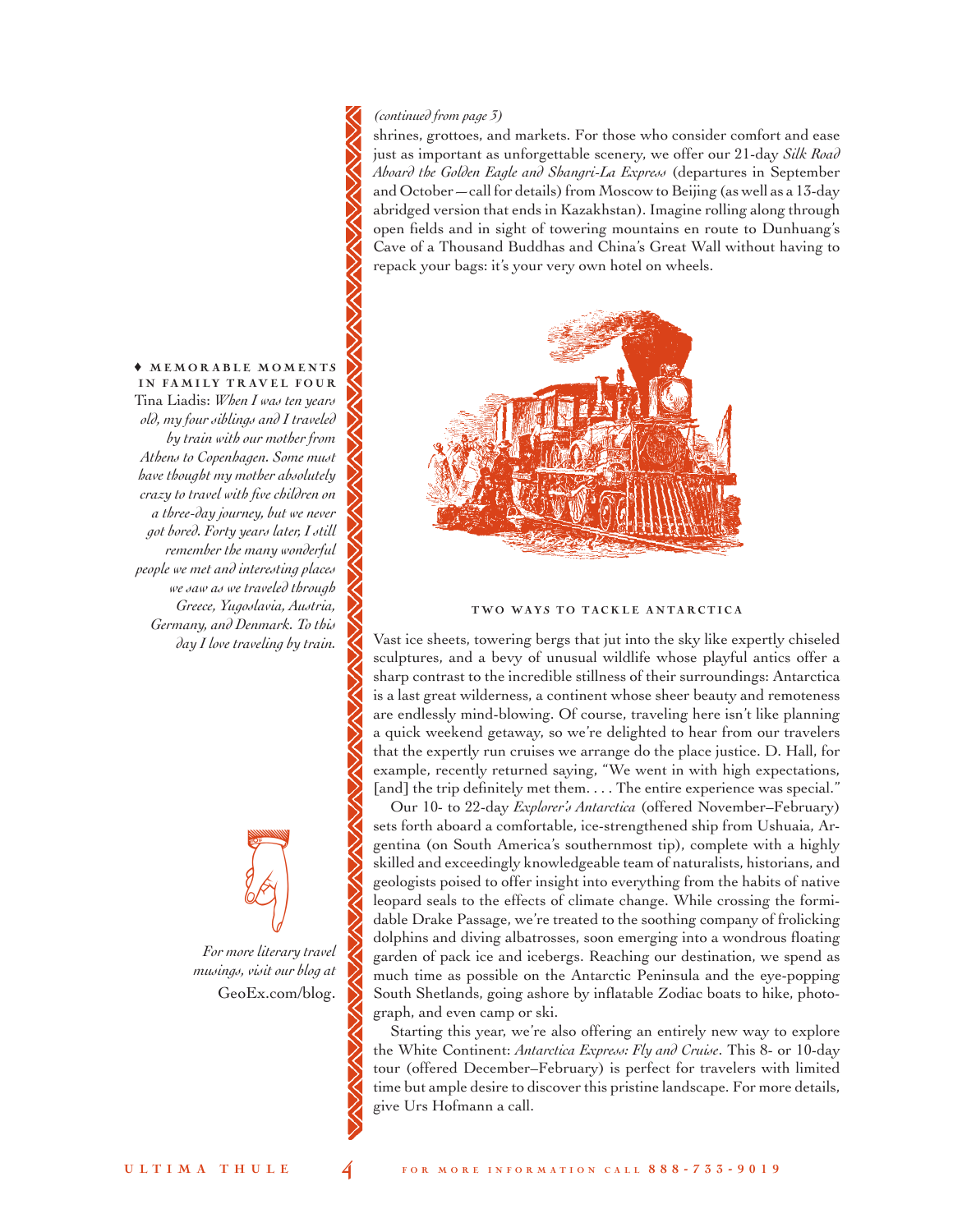### MONGOLIA: LAND OF ANOTHER ERA

There's nothing quite like Mongolia's vast Gobi Desert, its large swaths of rolling plains dotted with felt-covered *gers*, and wandering nomads with a caravan of horses, camels, and goats in tow to make you feel like you've stepped back in time. On our 18-day *Mongolian Odyssey* (August 10–27), we embark on a fabulous touring and trekking adventure across this fabled land, encountering an unexpectedly wide variety of landscapes, from vast sand dunes to snowy peaks, from forested enclaves to the oceanic steppe. We begin with sightseeing in Mongolia's pulsating capital, Ulaanbaatar, before setting out to experience some of the country's unique treasures: the stocky and handsome *takhi*, or Przewalski horses, of Khustain Nuruu National Park—the only truly wild horses in the world; the evocative remains of the old capital of the Mongol Empire, Karakorum; and the alluring Khangai Mountains, where we commence a moderate, yaksupported, 4-day trek through untouched, wooded valleys dotted with turquoise highland lakes. This trip is filled with the kinds of moments sure to take a front seat among your most cherished memories, including a day exploring Khongoriin Els (Singing Sand Dunes) on camelback and time spent in the hospitality and home of a nomadic family, dining on dishes like *horhog* (a stew of mutton and vegetables cooked with red-hot rocks) and getting to know their enthralling culture. To get more information on Mongolia trips, Michael Steigerwald is your man.



### TREKKING TO PERU'S LOST TREASURES

"I will never address another human without remembering the grace of the Andean people; I will never sleep again without drifting to some lofty terrace in the Andes, majesty and beauty unmatched." So wrote one of our travelers to Peru not long ago. We feel much the same, and we're intent on sharing this captivating country in exceptional ways. One of our favorites: our 15-day *Choquequirao: Trek to a Lost World* (June 29–July 13 and August 31–September 14), which combines cultural exploring with a rigorous mule-supported trek, and travels not only to fabled must-see Machu Picchu but also to Choquequirao, a lesser-known, hugely spectacular lost city that's tougher to reach and wonderfully free of visitors. To get to this phenomenal Incan outpost, perched on a promontory nearly *(continued on page 6)*



IN FAMILY TRAVEL FIVE Amanda McKee: *While exploring the Western Cape of South Africa, my family stopped at an ostrich farm in Oudtshoorn. Little did we know we'd be offered the chance to ride one of those enormous birds. My Aunt Sandy, in her sixties at the time, astonished us all by climbing aboard—in a skirt, no less. I'll never forget watching her being carried inelegantly along, holding on for dear life and laughing hysterically.*

### $\triangle$  MEMORABLE MOMENTS IN FAMILY TRAVEL SIX

Alexis Bowen: *While trying to find a relative in a rural town in Donegal, Ireland, our family was advised to seek help in the local pub. The small town did not have street names or numbered addresses, so the bartender gave us these directions: "Go down the street and make a right at the brown house, go up a hill, down a hill, up a hill, down a hill, turn left, then bumptybumpty bump, turn right, go to the end of that road, and you will run into Shay's house." We left the pub, then counted the hills and the bumps in the road 'til we finally met our long-lost great-uncle.*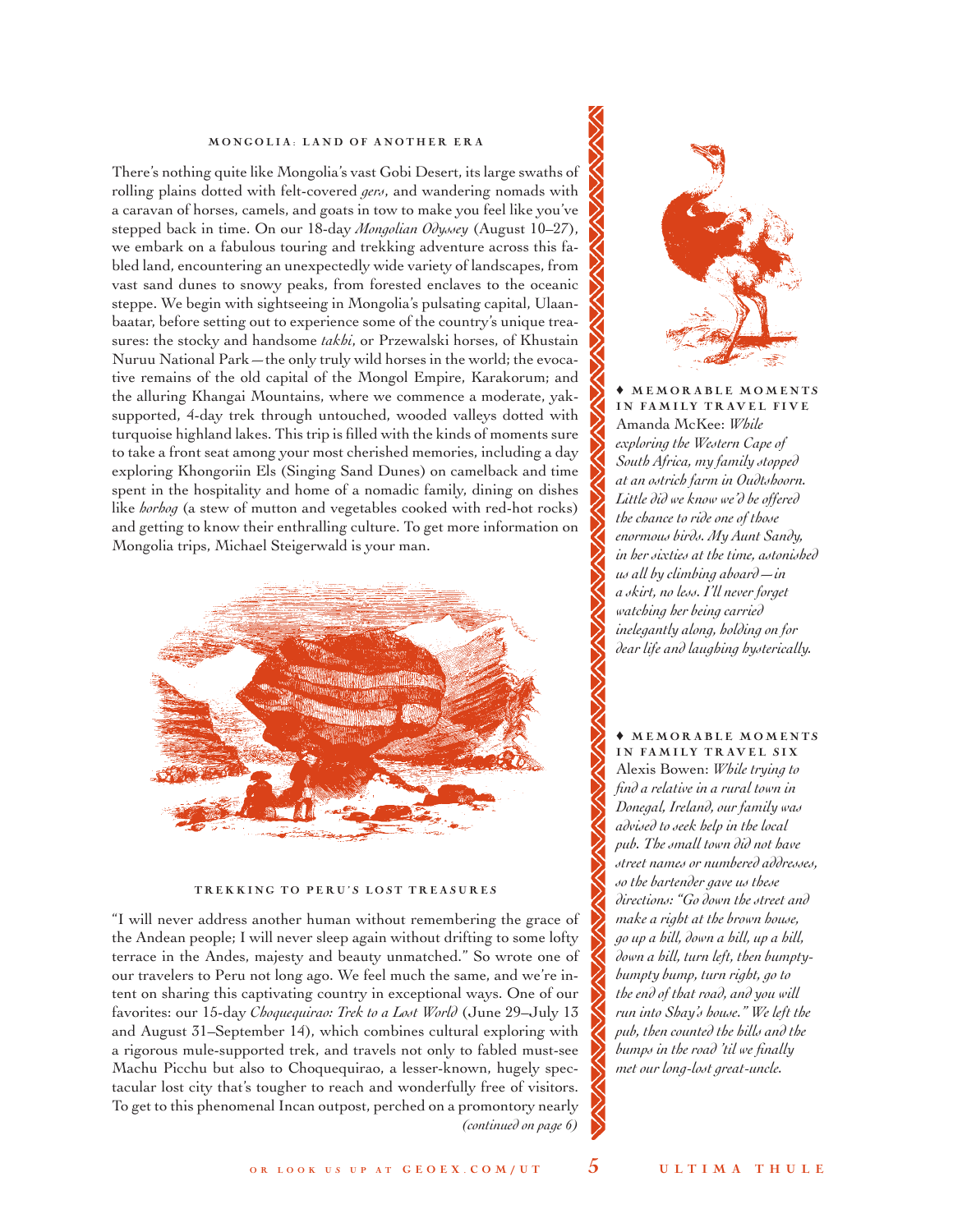$\triangle$  MEMORABLE MOMENTS IN FAMILY TRAVEL SEVEN Brady Binstadt: *Watching my mother and wife step far outside of their comfort zones in Vietnam. We were on a short cruise in Halong Bay and neither had a swimsuit. But you're only in Halong Bay once, so they sidled up to the rail wearing their T-shirts and shorts and, with big, courageous smiles, jumped in.*



 $\triangle$  MEMORABLE MOMENTS IN FAMILY TRAVEL EIGHT Kai Roath: *My father and I spent a week hiking to desolate dolmens and standing stones on the northern coast of Wales. I will always remember us laughing and cursing as we searched fruitlessly through the misty fog and flocks of sheep for the fabled Druid's Circle on the headland of Penmaenmawr. I felt like Tuco searching in a frenzy for the buried treasure in the famous scene of* The Good, the Bad, and the Ugly.

### *(continued from page 5)*

6000 feet above the roaring Apurimac River, we spend multiple days off the beaten path, trekking across mountain passes and through cloud forests, stumbling upon remote villages, and bedding down in tents en route. If trekking isn't for you, our 9-day *Land of the Incas* tour (September 21–29) is a superb option for exploring Peru: day hikes amble through the Sacred Valley and Machu Picchu, and nights are spent in comfy, atmospheric hotels.

Although Peru's breathtaking natural beauty is here to stay, the same doesn't hold true for Inca Trail permits, which go quickly. It's a good idea to book your trip early; call Jennine Cohen for details.



### TRIBUTE TO TURKEY

Turkey practically exudes warmth and hospitality from its marble ruins and white-sand beaches. It's also one of those rare places where many of the world's major influences collide: an intermixing of Eastern and Western culture 5,000 years in the making. While we at GeoEx haven't been around *quite* that long, we do have more than three decades of experience in this amazing land, learning its customs and accompanying travelers, and we still jump at the opportunity to share its stunning array of landscapes, locales, and antiquities. Our 14-day *Tribute to Turkey* (April 13–26, May 4–17, September 21–October 4, and October 19–November 1) does just that, relishing all that makes this country so incredibly special. Together we wander through Istanbul's colorful markets, occasionally haggling for exotic spices and hand-knotted carpets; marvel at the relics of ancient Troy and the remains of Assos, perched high on an Aegean hillside; explore magnificently preserved Ephesus, once the Roman Empire's second-largest city; and bask in the fairy landscapes of Cappadocia, a world of fantastically sculpted stone and rock-carved homes, churches, and monasteries.

We also offer plenty of departure dates to fit any schedule. Waiting until the school year is over to travel? Summer, though hot, offers the perfect excuse for afternoon soaking in the island-studded Aegean Sea. Autumn months, in contrast, are a marvelous time to see Istanbul's dazzling domed mosques and preserved palaces unencumbered by heat. Whenever you go, rest assured that the delectable cuisine Turkey is famous for—including vegetable-stuffed dolmas and grilled lamb kabobs—will be waiting. Carey Johnston is ready to get you started.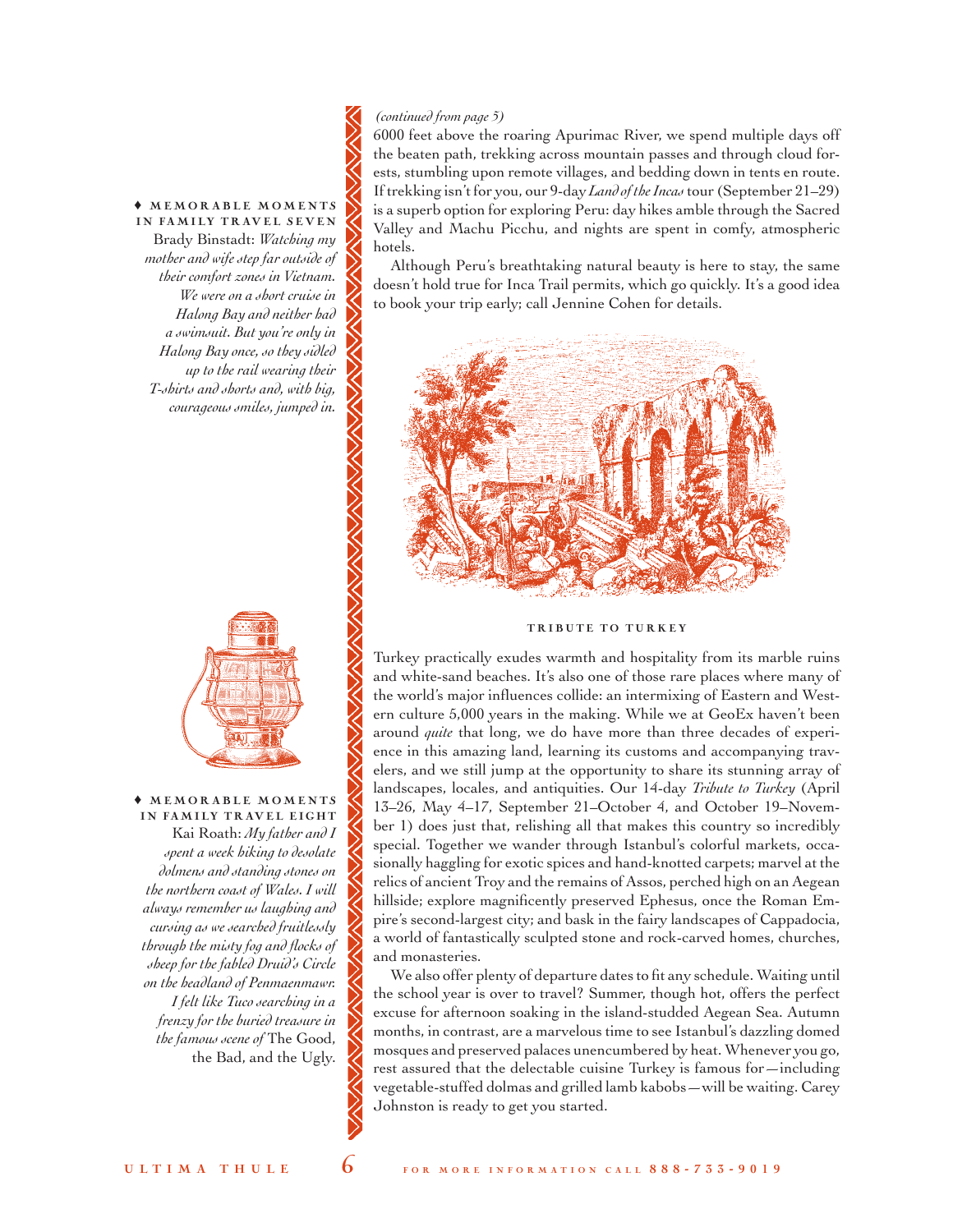### THE PERFECT TRIO: VIETNAM, LAOS, AND CAMBODIA

Once collectively known as Indochina because of their early Hindu and Chinese cultural and artistic influences, vibrant Vietnam, Laos, and Cambodia are the ultimate traveler's trifecta. To truly appreciate and understand one of these countries, it helps to experience the others, a fact we've taken into careful consideration while crafting our 16-day journey into the *Heart of Indochina*. Along with a complete cultural immersion that includes the engrossing museums and food-lined alleyways of Ho Chi Minh City (Saigon), Hanoi's French colonial architecture, Luang Prabang's gleaming temples, and breathtaking Angkor (the ancient seat of the Khmer Empire), we'll bask in the beauty of emerald mountains and azure seas, filling up on steaming bowls of *pho* as we go. We set aside an entire day to explore the exceptionally preserved port town of Hoi An—filled with boutique shops bursting with silks, paintings, lacquerware, and embroidered goods; another for cruising among the majestic, craggy, limestone karsts of Halong Bay; and still several more for delving into the vast offerings of Laos' and Cambodia's two most renowned UNESCO World Heritage Sites. When all is said and done, we come away with ample appreciation for each country's multifaceted heritage, modern ways, and gracious people. Tina Liadis is the one to call (departures: November 16–December 1, 2013; January 11–26, 2014; and February 15–March 2, 2014).



INTO, ACROSS, AND BEYOND TIBET

Traveler-writer Fosco Maraini once called Tibet's giant *chorten*, the Kumbum, "a sanctuary not only for the faithful but for the whole of humanity, for the men of all times and all countries who believe in beauty and bow before the mystery of inspiration." We feel this way about Tibet as a whole: a mystical land of spiritualism and enlightenment whose endurance is a testament of strength for us all. That's why for more than a quarter of a century we've been bringing travelers to this remarkable region, introducing them to its unbelievably likable residents and sharing with them Tibet's jaw-dropping Himalayan scenery and array of exquisite temples and monasteries.

On our 12-day *Journey Across Tibet* (September 16–27), you'll experience firsthand what makes this landlocked region so enticing, including its deeply religious culture. Together we explore the Holy City of Lhasa, walking alongside pilgrims at Jokhang Temple and perusing the city's old quarter. We take in Buddhist-inspired *thangka* paintings and geometrically *(continued on page 8)*

### $\triangle$  MEMORABLE MOMENTS IN FAMILY TRAVEL NINE

Jean-Paul Tennant: *My 10 and 11-year-old boys were so enthralled by everything they saw in Kenya that they enthusiastically documented words and pictures in their journals without any prompting from me. One wrote that he had experienced his first kiss: "Her name was Daisy, she was ten feet tall and had a long purple tongue." Daisy was one of the semi-domesticated giraffes we encountered in Nairobi, and my son enjoyably fed her by holding food pellets between his teeth.* 



*To reach the travel wizards noted here, please call* 888-733-9019.

CST #1006401-10